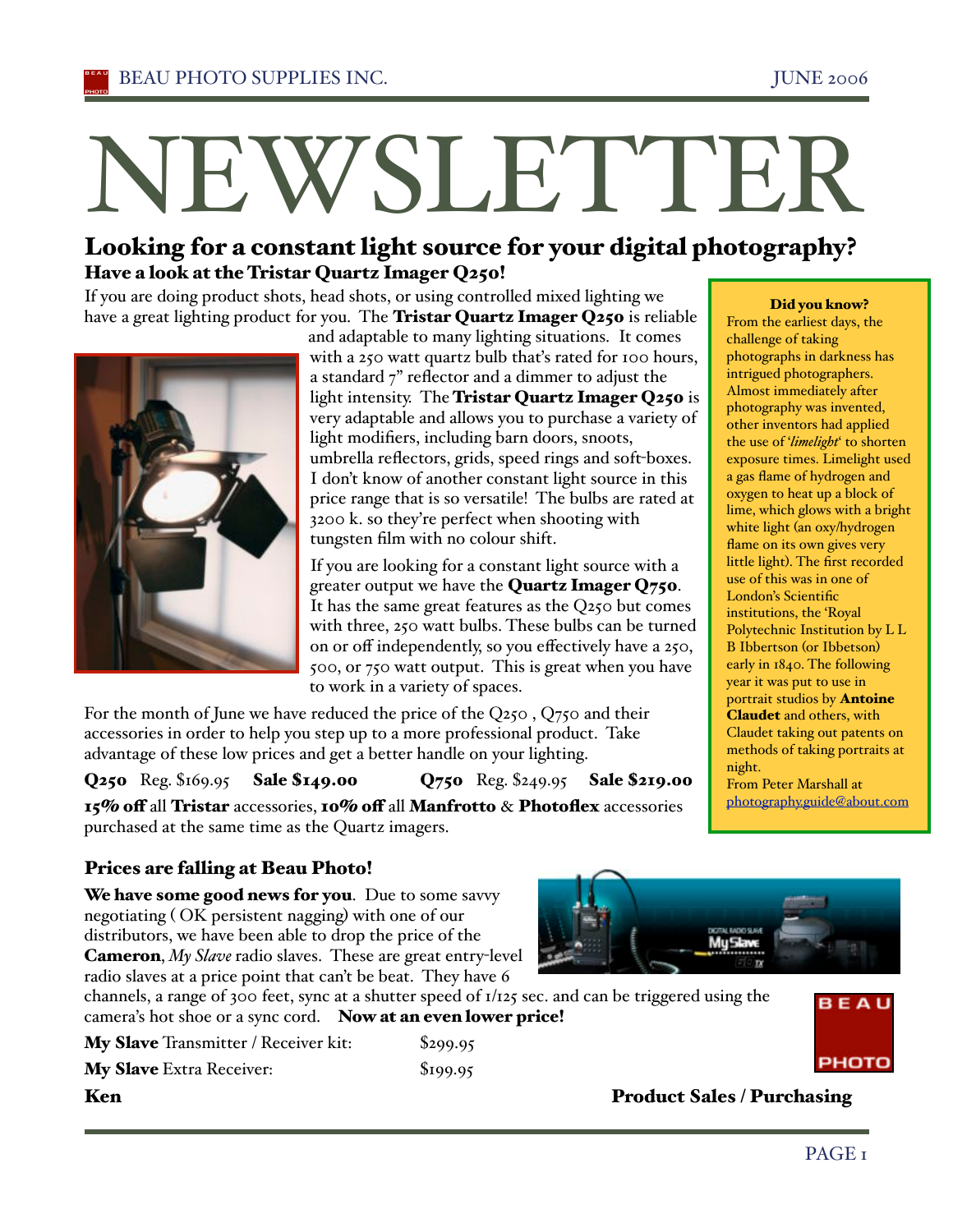### PARKING NEWS

Do you have the parking blues? Have you ever driven all the way to Beau Photo and couldn't find parking? Well, Beau Photo has secured yet another parking spot for our valued customers ... Yes that is you! Five not four, but five spots are located just off the lane to the rear of the building. The parking spots are marked "Beau Photo Staff and Customer Parking Only", and are numbered "8, 9, 10, 11 and 12". Do not hesitate to use this parking while shopping at Beau Photo. Also please do not park behind the green building, behind Pauľs restaurant nor Zonda Nellis you will be towed away!

# PROOF ALBUM SALE

### Leather Album Designs Corina Preview Collection



These elegant proof albums are made of luxurious Eurohyde material and are highlighted by beautiful moiré lining. These high quality albums are great on their own, or a perfect companion to any Renaissance album. Available in both 4x6 and 5x5 formats.

4x6 Proof Album (holds 210 proofs, available in black, burgundy and white) Regular \$50.00 Sale Price \$39.50 4x6 Proof Album (without pages, available in black only) Regular \$32.50 Sale Price \$29.50 5x5 Proof Album (holds 200 proofs, available in black and white) Regular \$45.00 Sale Price \$33.50 Only while quantities last!

### Deborah Renaissance Album Sales

### ALBUM & FOLDER UPDATE

Ah, June Brides. Don't you love them? The stars in their eyes ... the romance... the unreasonable requests...!

Iťs the time of year to take stock: Check your wants and anticipated requirements, and let me know what your projections are. I'll do my best to have the goods on hand when you need them. Please remember that special orders might require a bit more time to bring in than regular stock.

### Barb Album and Folders

### FILM AND PAPER NEWS

Stock up on color paper and keep printing over the summer because.... all *Fuji* and Kodak color paper is 10% off for the month of June.

In other film news, **Fuji** is raising all of their film and paper products between 3 and 20%. However, we have placed a large order of Fuji products at the current pricing so we can keep our low prices as long as possible.

In the digital end of things, we have some **Hahnemühle** Ink Jet papers arriving over the next month:

The uniquely textured Torchon paper will be available in 8.5x11, 13x19 and 17x22. The Photo Rag Satin will also be available in these sizes. This paper is good for those who want to use matte ink or photo ink, but for the best black, the matte ink is best.

The newest addition to our **Hahnemühle** line is the Fine Art Pearl in 11x17 due to arrive shortly.

Finally, **Moab's** double-sided Kokopelli Semi-gloss in 8.5x11 and 13x19 (similar to Epson's Premium Lustre), comes in a 40 sheet box for the same price of Moab's previous 20 sheet box!

Not only will you have new choices in inkjet papers, but in paper developers too! Try out Ilford's new Harman cooltone and warmtone developers.

# Crystal Film Department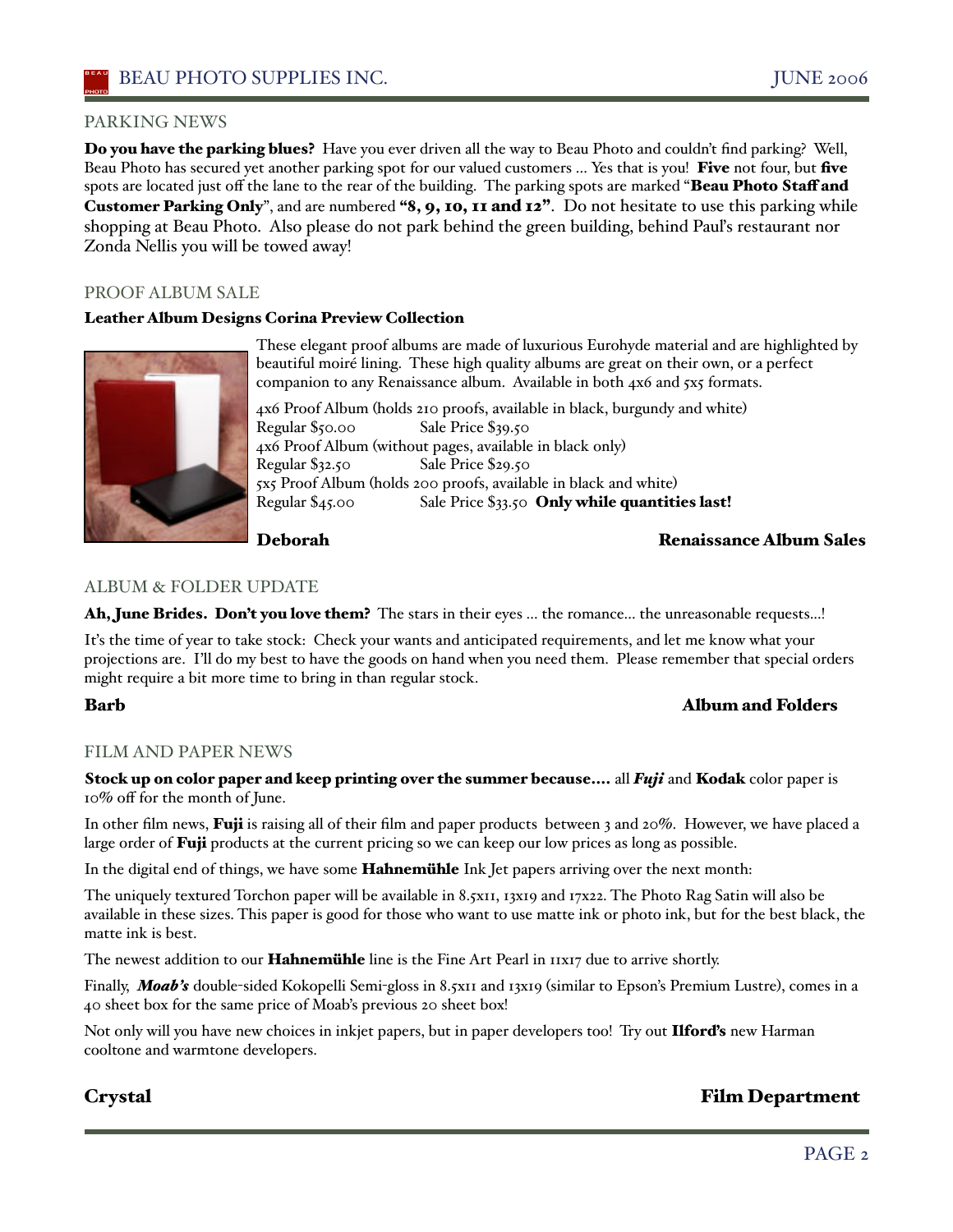# News from "da back"

Not to coin a famous 80's song lyric, which I'm sure we all remember, but iťs .... "Lets get portable" not physical! I am always asked what is the best and most affordable way to go portable, "sans electricity". Basically you are left with two answers; expensive answers…… Profoto or Hensel. Both are great quality, reliable 1200 w/s systems with a maximum 2 head configuration. Perfect for most but at \$6000.00 and \$4000.00 respectively, out of reach for most .

# So here is my solution:

Hensel 2 head kit with 2-500 w/s heads, stands small-softbox in a roller case and a **TRONIX** 1200 watt DC Battery Supply. Cost:  $$1749.00 + 299.00 =$ \$2048.00 CDN. Made by Innovatronix, an electronics company based in the Philippines, the **Tronix Explorer 1200** combines a pure sine wave AC inverter



and a rechargeable sealed lead acid 12V/12AH battery in a 15.4 pound  $(7 \text{ kg})$  package that's purpose-built for powering AC strobes up to

1200w/s in the field. The device, which incorporates two three-prong AC sockets, battery status indicators and is available in both 115VAC and 230V AC models, is rated to provide 500 full power pops per charge with 600w/s strobes.

So what's the catch you say? Just one actually! The **Tronix** 1200 is available on line only @ www.innovatronix.com BUT the **Hensel** 2 Head kit is available here and now.

# Chris Pro Sales

# RENTAL NEWS!

Digital seems to be the way of the future... we've added yet another Canon 30D camera into rentals. The demand for digital is growing and we are trying to balance having enough cameras available and keep up with the new ones that are coming out. We've also got a Canon 20D, Rebel XT, 5D and a 1DS MkII available. If you're more of a Nikon kind of person, we have a D2X, D200 and a D70S for rent. Or maybe you want the really big stuff... we are currently renting the Hasselblad 132C digital back, and are looking forward to adding a Hasselblad CFH39 on an H2 body in the near future. This camera will give you a 224MB file in 16 bit colour! Watch this newsletter for the most up to date information. For all of you who still love film, we have film cameras from 35mm right up to 8x10 so you can shoot to your heart's content.

# Kathy Rentals

# DIGITAL NEWS

# Epson V700 Photo Scanner (\$699)

If you are looking for a quick overview, let me just say that this new flatbed scanner from Epson is pretty much the best flatbed scanner I have ever used with only the long discontinued Microtek 2500f exceeding it for overall quality and resolution, and that was nearly a \$4,000 scanner. It specs out at 6400dpi maximum optical resolution with a DMax of 4.0. While the DMax number seems to be fairly accurate, the useful dpi, that is, the dpi at which the scanner is capable of tack-sharp scans, is probably a little overstated as is common these days with flatbeds. However that said, it is still sharper than almost any other flatbed I have used and with careful adjustment of its film holder shims (more on that later) quite sharp scans at 3000dpi